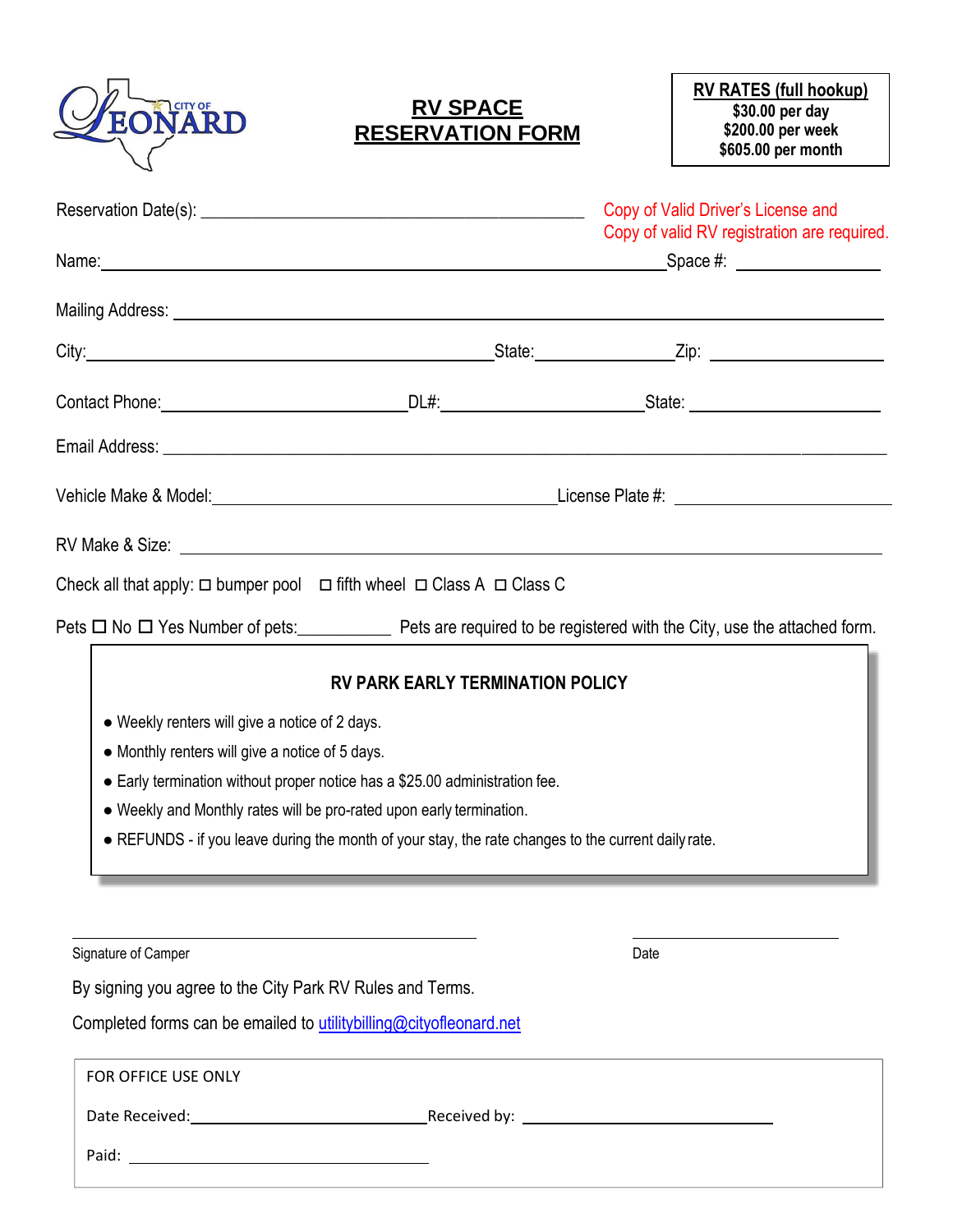## **CITY PARK RV RULES AND TERMS**

- 1. All occupants and their guests must register with the City Hall. All fees are due in advance and are payable at the City Hall. You are responsible for the conduct of anyone visiting you during your stay. Length of stay is limited to four (4) months. Extensions may be requested and will be considered on a case by case request.
- 2. Check-in time is 1:00 PM, Checkout time is 12:00 PM. An additional daily fee shall be assessed for all latecheckouts.
- 3. Occupy only the space assigned to you at check-in.
- 4. **VEHICLES**. A maximum of 2 vehicles (including RV) is allowed for each space. (Motorcycles or Scooters are not considered vehicles) All vehicles must have a current license. Please park only on the portion of your site. If you or your guest park on a vacant space, a charge of \$20.00 will be added to your account. Parking in the Visitor's Parking area is limited to 2 hours between 9am and 9pm.
- 5. **PETS**. Pets are welcome. Only cats and dogs may be kept as pets in the park. No more than 2 pets per RV (prefer they are on the small side). All pets must kept on a hand held leash at all times when outside your RV. (This is a City Ordinance.) Pet feces must be picked up immediately and disposed of properly. Do not leave pets unattended. No excessive barking. Each pet owner will sign a contract on check-in. Service animals of any breed are welcome, however these animals may not exhibit aggressive behavior.
- 6. **QUIET HOURS are 10:00 PM until 8:00 AM**. Please be considerate of others with your TV, RADIO, and STEREO.
- 7. **RV's:** Only self-contained, authorized factory-built RV's are allowed with current registration. No Conversions. The Park reserves the right to refuse admission of vehicles not meeting Park standards. Campers and shells must remain on pickup trucks, unless approved by management.
- 8. Campfires are permitted in approved container pits and fireworks are not permitted.
- 9. Campsites must be kept clean and tidy at all times.
- 10. No soliciting, peddling, loitering, trespassing or trading allowed on the park.
- 11. Sale of drugs and alcohol is not permitted on the premises.
- 12. Help maintain a clean and tidy park, by not littering. Please dispose of trash in the proper manner. This includes cigarette butts. Do not throw them on the park grounds.
- 13. Storing of trash/garbage in vehicles, especially pickup trucks, is not allowed.
- 14. Do not put food outside for wild animals.
- 15. Do not drink alcohol while walking or driving around the park.
- 16. Parents are responsible for the supervision and conduct of their children at all times.
- 17. Sewer hose seal is required for all sewer hookups.
- 18. Please respect guest's privacy by not walking through occupied sites.
- 19. Please close awnings and put chairs away when RV is unattended. Strong winds can cause damage.
- 20. Every space will be checked periodically by management for compliance with these rules.
- 21. No person shall disturb the peace, make unreasonable noise, use profane language, engage in violent behavior, display or discharge a firearm or other weapon.
- 22. Any guest that willfully or negligently destroy park property or equipment will be held liable for the value to repair or replace.
- 23. All guests of the renters are subject to these rules and regulations.
- 24. There will be a \$30.00 charge for each returned check.
- 25. Any monthly or weekly renters who are late on rent will be switched to a daily renter and pay the daily rate as posted, for every day late, till the rent is paid in full.
- 26. No partial payment accepted. All payments must be in full.
- 27. Any non-paying renter will be evicted immediately.
- 28. No cash refunds issued.
- 29. Management/Owner assumes no liability for loss or damage to guest property and/or injury to person, pet or party arising due to use of park facilities or caused by others while on the premises.
- 30. Management reserves the right to refuse service to anyone.
- 31. Park rules and policies are subject to change at any time by Owner/Management.
- 32. Failure to follow these rules is cause for eviction.
- *LIABILITY:* **CITY PARK RV PARK** will not be responsible for loss or damage to RV tenant's property due to theft, vandalism, fire, any other casualty, or act of God. The RV tenants expressly assume all risk of such loss or damage and must carry their own insurance.
- *INDEMNIFICATION:* RV tenants indemnify and hold harmless **CITY PARK RV PARK**, the City of Leonard, and employees from all claims, liability, and expenses, including but not limited to attorney and other professional fees, for injury to person, loss of life, or damage to property arising out of tenants exercise of his rights hereunder, except as may be caused by the gross negligence or intentional acts of **CITY PARK RV PARK**  or its employees.